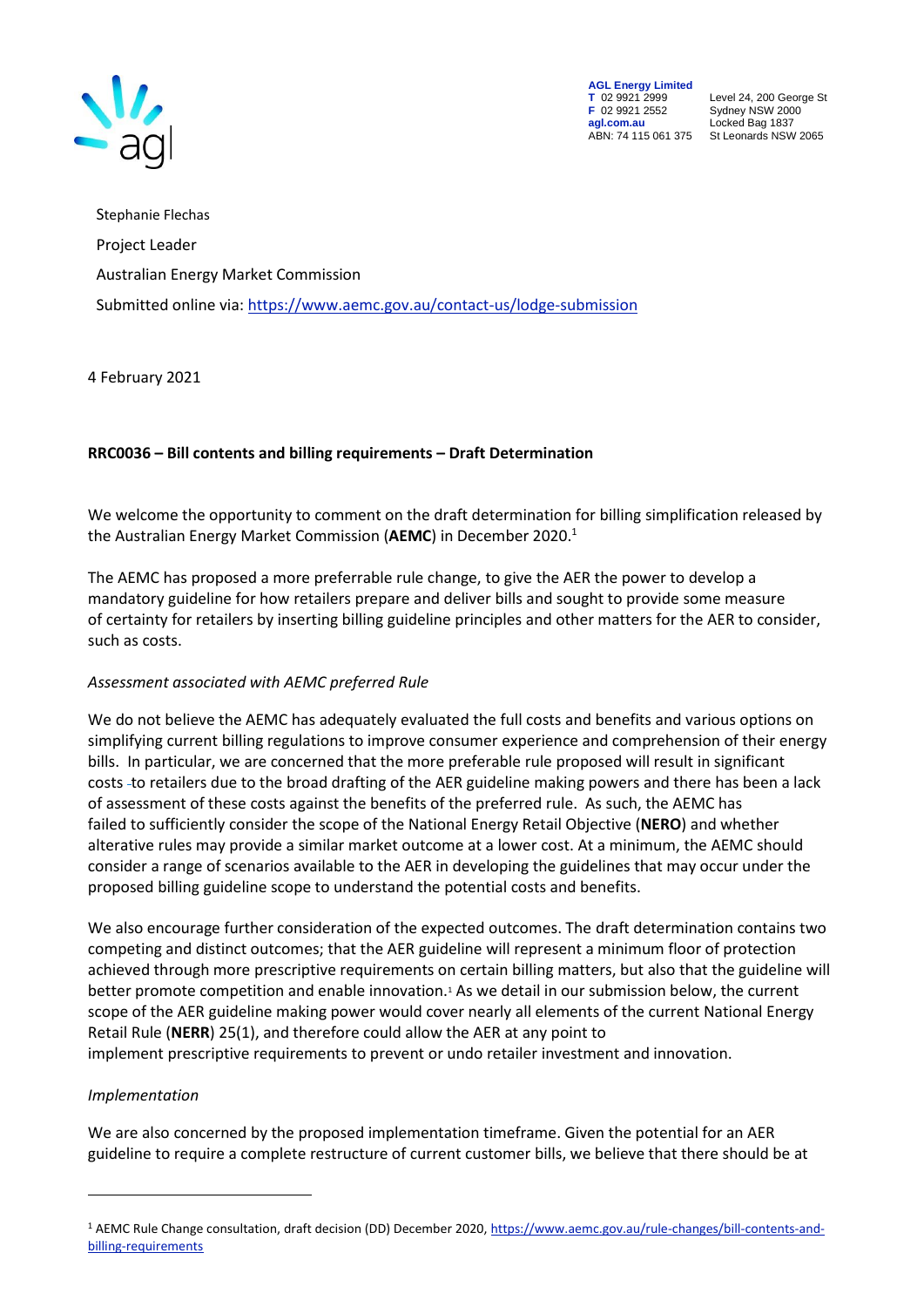

least a 12-month implementation period. Retailers will be unable to implement even smaller changes within a three-month period. Retailers will not begin building a solution until a final guideline is issued, due to the potential for changes between draft and final decisions. As we detail below, the potential for system and process impacts are significantly wide, and can impact a range of functional areas including third party vendor relationships, SAP/system changes, customer complaints/call agents, digital billing and digital app, communications, marketing, and customer experience designs (e.g. if there is still scope to innovate).

#### *Alternative approach*

Billing objective, principles and outcomes that have proper consideration of evidence and research available now,<sup>2</sup> should not require continuous amendments to the NERR, but help set the parameters for ensuring clear information for consumers and remain future proof to industry innovation. We do not agree that allowing for quicker changes through an AER guideline will deliver better outcomes for customers or industry, rather it is likely to stifle innovation due to the threat of continuous change raising regulatory risk.

We continue to encourage a principles-based, outcomes focused approach to regulation and believe that this can be best achieved through applying the billing principles, accompanied with a clear billing objective, directly into the NERR-3 A principles-based approach done in this way will help future proof the NERR as new energy providers become a more prominent source of energy access for customers.<sup>2</sup>

We welcome the opportunity to discuss our comments further or if you have any questions regarding our feedback, please contact Kat Burela on 0498001328 or [kburela@agl.com.au.](mailto:kburela@agl.com.au)

Regards

Elizabeth Molyneux General Manager Policy & Markets Regulation

<sup>&</sup>lt;sup>2</sup> This issue is discussed in more detail in AGL's submission to the AEMC Consumer Protection review <https://thehub.agl.com.au/articles/2020/02/agl-encourage-outcomes-focused-regulation-for-consumer-protections>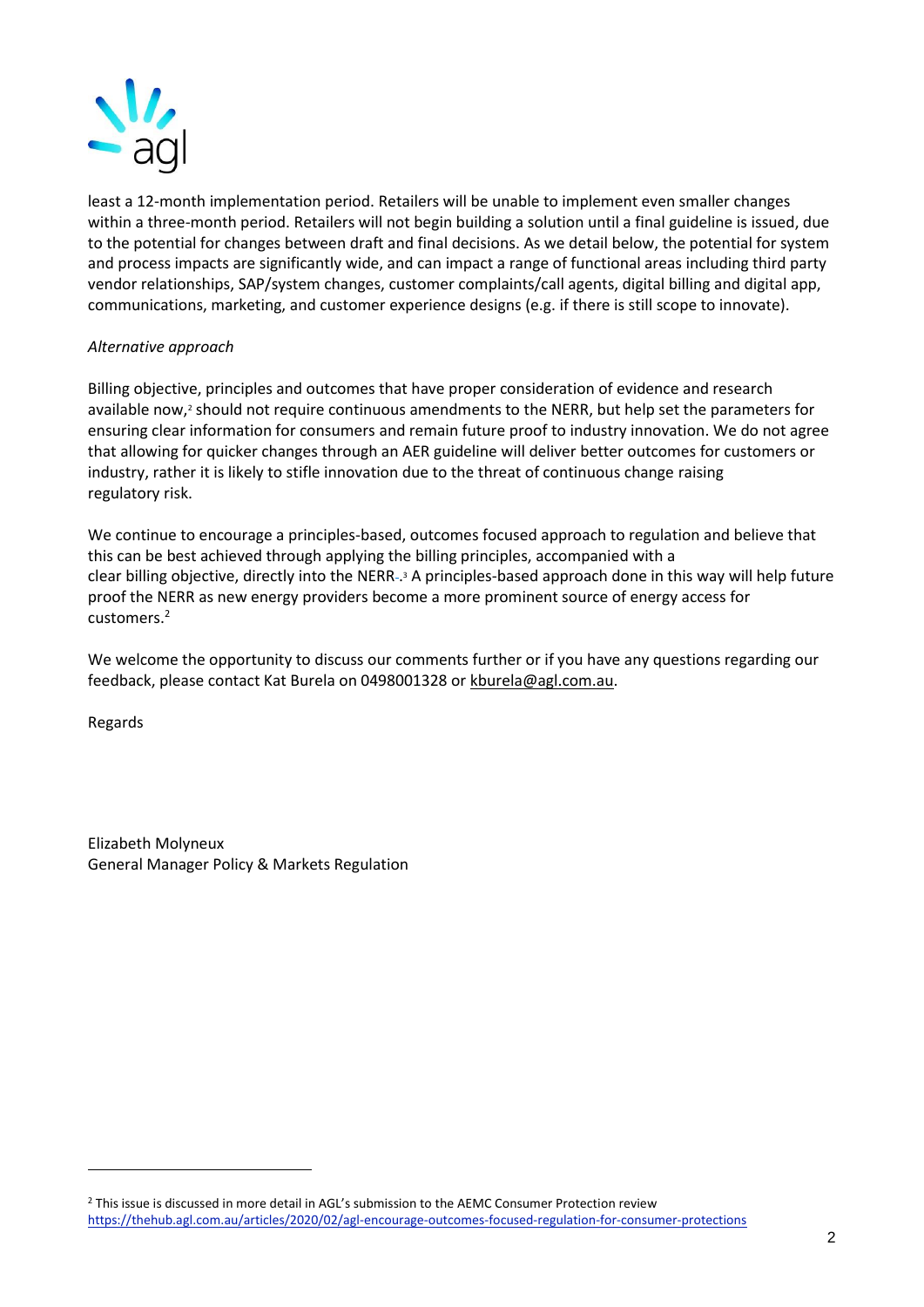

# **Overview**

AGL's submission on the AEMC's Draft Determination on Billing Simplification discusses four key themes:

- 1. Feedback on the AEMC analysis to meet the National Energy Retail Objective (**NERO**).
- 2. Matters relating to the assessment of the proposed approach.
- 3. Matters relating to the increased use of Australian Energy Regulator (**AER**) Guidelines.
- 4. Matters relating to the specific drafting of the Australian Energy Market Commission's (**AEMC**) draft rule.

In particular, we note:

- The AEMC must undertake an appropriate cost-benefit analysis, considering alternative options as proposed and evidenced by stakeholders during the discussion paper consultation. This includes, but not limited to, determining whether the desired outcomes can be achieved more efficiently and cost-effectively through inserting the proposed billing principles directly into the National Energy Retail Rules (**NERR**) for retailer compliance. <sup>3</sup>
- The AEMC's expected outcomes from an AER guideline conflict with one another. Specifically, the AEMC states that an AER guideline will represent a minimum floor of protection achieved by more prescriptive requirements for certain billing matters<sup>4</sup>, but also expect this will better promote competition and enable innovation<sup>5</sup>.
- That the scope of the billing principles for an AER guideline are so broad that it covers nearly all of the current billing obligations under the existing NERR 25(1) and could result in a complete restructure or requirement for additional information representing a risk of significant costs.
- That the proposed drafting and implementation is currently not fit-for-purpose:
	- o as the guideline is not linked to a billing purpose, and
	- $\circ$  as retailers are unable to implement changes within a 3-month period unless they are significantly minor changes.
- The proposed governance on the AER should be applied in a more structured and holistic way to all AER guidelines by amending section 173 of the NERR and providing clear obligations regarding costbenefit analysis, and methods for industry to challenge any potential AER Guideline decision that does not apply the governance arrangements or exceeds the powers vested to them to make a Guideline.

Through our assessment of the draft determination and based on the above points, we recommend the AEMC:

- 1. Modify the billing objectives and insert them directly into 25(1) of the NERR to apply to retailers.
- 2. Include a reference to retailer obligations to the Retail Pricing Information Guideline (RPIG) language requirements table (to provide for consistency in language)
- 3. Recommend the AER develop a guidance note (non-binding) or better practice guide (as is currently the practice of the Essential Services Commission Victoria),
- 4. Include a review period of 24 months to assess the impacts of the changes to customer experience with billing

<sup>&</sup>lt;sup>3</sup> See AEMC DD p.10. AGL consider that one of the key concerns relating to standardisation of language and terms can be achieved through NERR amendments without requiring a guideline.

<sup>4</sup> See AEMC DD p.27

<sup>5</sup> See AEMC DD, p.ii and p.25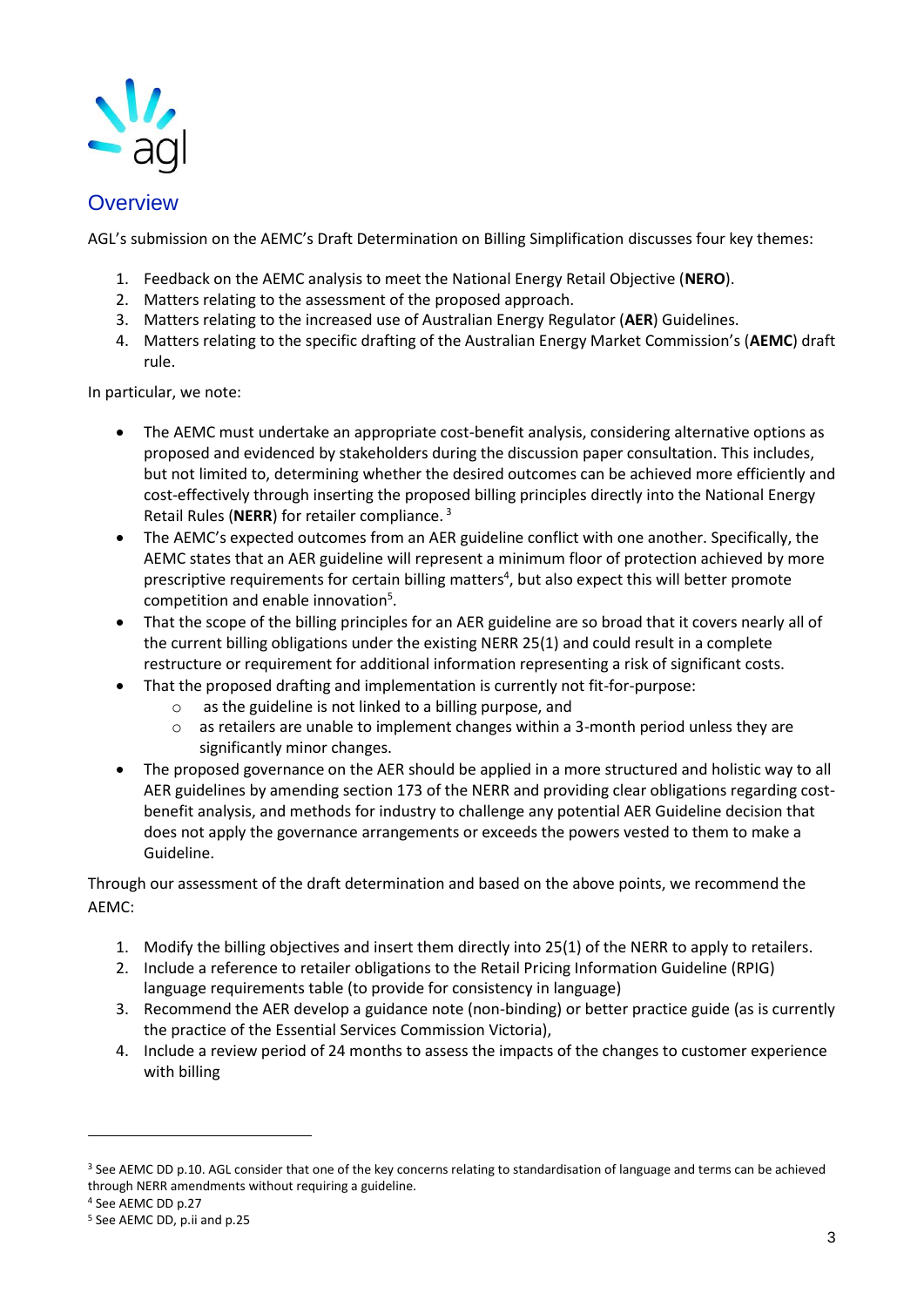

5. Develop a clear purpose for billing requirements that can serve as the overall objective of the new Retail Rules with the aim of bill simplification, access to additional information and consistency with language (see point 1 above).

However, should the AEMC proceed with the AER guideline proposal, we encourage:

- Further consideration of the scope of the billing objectives to provide greater clarity to the AER, consumer groups and market participants on the need of billing regulations, the role of the AER and breadth of the Guideline.
- A reasonable consideration of the potential impacts to retailers and provide a suitable timeframe for implementation (noting that 3 months is not practical and depending on the nature of the scope of the changes, may require up to 12 months from the time the AER issues a final guideline).

# AEMC analysis for the draft determination

As the Rules maker under the intergovernmental agreement, the AEMC is responsible for giving serious and detailed consideration to all possible regulatory responses, including no changes, to ensure any decision is well analysed and the decision offers the best long-term outcome for energy consumers. In this Draft Determination, the AEMC has not evaluated any other possible solution and therefore cannot categorically recommend that a guideline is the most appropriate approach for simplifying customer bills.

In reviewing the draft determination, we believe it falls short of an effective and evidenced based analysis. The only assessment of costs is that the AEMC acknowledge a guideline would *introduce costs<sup>6</sup> .* The draft determination states that "the Commission has considered the regulatory and administrative benefits and costs associated with the rule change proposal". However, there is no information on the potential scope of the guideline, the impacts to retailers, scenarios for costing, or assessment of other possible policy approaches.

The AEMC has a responsibility to undertake an assessment of the costs and benefits of all feasible solutions, noting that understanding the potential for improved consumer comprehension must be proportional to the risks of costs to industry. Assessments based on consumer benefits/detriments, against the costs of industry are the basis of the Regulatory Impact Statements (RIS) across the public sector. Under a RIS, the rule maker must provide an appropriate assessment of both the preferred, and other options (both policy and non-policy).

The AEMC state in the draft determination, that due to a range of stakeholder views, more research is needed<sup>7</sup> and that the AER is best placed to do this. Significant volumes of data and evidence have been provided to the AEMC but appear not to have been considered. Under Energy Rules, it is the role of the AEMC, not the AER, to carry out this work.

While the AEMC's draft determination attempts to do some assessment under the analysis section of the draft determination, the main rationale for pursuing a guideline is that they 'consider a guideline process

<sup>6</sup> See AEMC DD p.27

<sup>7</sup> See AEMC DD p.16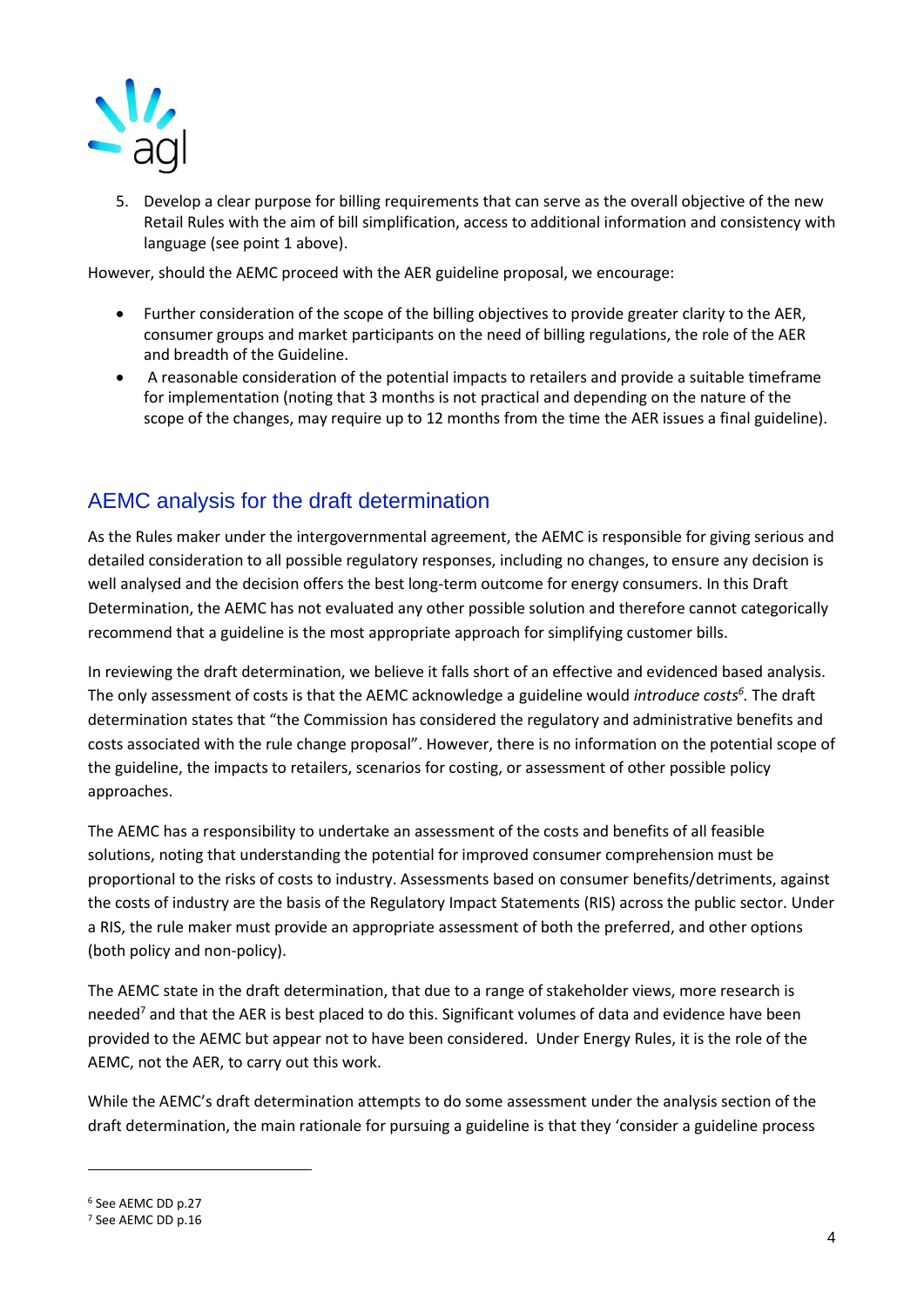

may be more responsive and adaptable to changes in the market and consumer preferences", than a rulesbased approach.<sup>8</sup> The value and importance of such flexibility (perhaps in relation to a matter of months difference between AEMC and AER timing) is not then compared to the potential costs and risks to retailers.

In addition to the above, we note that the AEMC has not:

- 1) tested the broad scope of the proposed billing guideline objectives (e.g. they cover nearly all the current obligations under 25(1) of the NERR),
- 2) addressed concerns raised by retailers and some consumer groups, such as the billing principles approach undertaken by OFGEM. The approach by OFGEM is noted by the AEMC but not addressed in the analysis or to state why this is not appropriate in the Australian context. We note that UK customer sentiment survey testing results show quarterly satisfaction since Q4 2018 has remained consistent at around 74% for ease of understanding a bill under the new regulations<sup>9</sup>;
- 3) explained why other evidence, such as AGL's consumer research referenced in our previous submission regarding customer preference for billing key information, $10$  is insufficient for the purposes of applying billing principles directly on to retailers in lieu of a guideline.
- 4) considered the potential costs for retailers where there could be complete restructures and iterative billing adjustments (less regulatory certainty) and reduced cost efficiencies if retailers can do it themselves, or impacts for requiring continued responsiveness to 'AER guideline flexibility';
- 5) addressed concerns regarding reduction of innovation or retailer flexibility and choice (due to the broad scope of the AEMC drafting) and impacts to current retailer investment (e.g. AGL's e-bill).

We therefore do not consider the AEMC can accurately state that their draft determination to provide the AER Guideline making power meets the NERO.

# Matters relating to increased use of AER mandatory guidelines

In this section we discuss five key matters relating to the increased reliance on AER mandatory guidelines to impose obligations on the industry:

- 1. The role of energy market bodies is becoming increasingly blurred as the AEMC defers obligation making powers on to the AER (discussed further below).
- 2. The lack of formal, consistent, and cost-benefit analysis under AER guidelines can create unnecessary regulatory burden, costs, and risks on retailers (discussed further below).
- 3. That the AER guidelines have become increasingly prescriptive and present risks of scope creep and stifling innovation.
- 4. The AER guidelines do not require review, include a sunsetting clause or provide for any recourse for industry participants where scope creep or unreasonable decisions have been made.
- 5. That AER behavioural insights research should not replace retailer insights and customer research.

<sup>8</sup> See AEMC DD p.26-27

<sup>9</sup> <https://www.ofgem.gov.uk/data-portal/customer-satisfaction-billing-gb>

<sup>10</sup> AGL has previously provided this information to the AEMC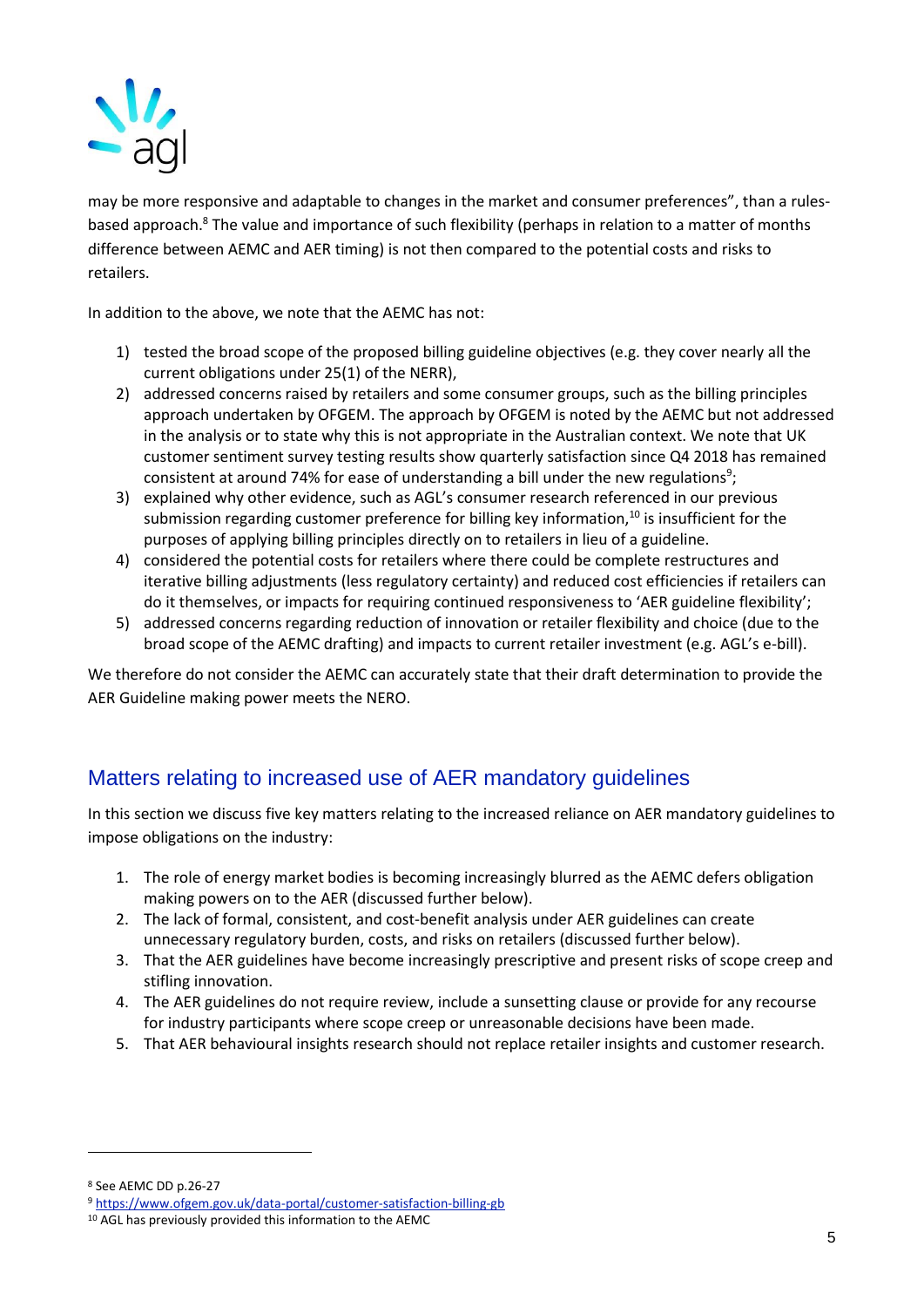

## **1. The role of the AEMC as rules maker**

In 2005 the current tripartite system of National Energy Market (**NEM**) governance was created, which was explicitly intended to separate rule making (via the AEMC) from enforcement (through the AER) and the market operator (now AEMO).<sup>11</sup>

# Market body roles



Over time, and with the delegation of powers through the use of mandatory guidelines, these roles are increasingly blurred. A recent Auditor General report on the Regulation of the NEM<sup>13</sup> (**NEM report**) stated that there is ongoing community, political and media interest in energy supply and that decisions made by the AER can affect energy prices, security and reliability.

The NEM report notes that promoting competition, reliability and security is shared with other energy market institutions, and the AER has not clearly established its purpose, priorities and contributions to these objectives aligned to its roles in the energy market. In particular, the NEM report notes that in relation to governance and risk management, where multiple institutions operate in an industry (such as energy) regulators need clarity about the extent of their roles and influence on market outcomes, and to reflect those in governance, risk management and performance reporting frameworks.<sup>14</sup>

This is view is supported by the Productivity Commission, which concluded:

<sup>11</sup> See<https://www.aemc.gov.au/regulation/regulation-1>

<sup>&</sup>lt;sup>12</sup> Image from AEMC website<https://www.aemc.gov.au/regulation/regulation-1>

<sup>13</sup> See Auditor-General's Report No.5 (2020-21) [https://www.anao.gov.au/work/performance-audit/regulation-the-national](https://www.anao.gov.au/work/performance-audit/regulation-the-national-energy-market)[energy-market](https://www.anao.gov.au/work/performance-audit/regulation-the-national-energy-market)

<sup>14</sup> Auditor-General's Report No.5 (2020-21), Regulation of the National Energy Market, p.17.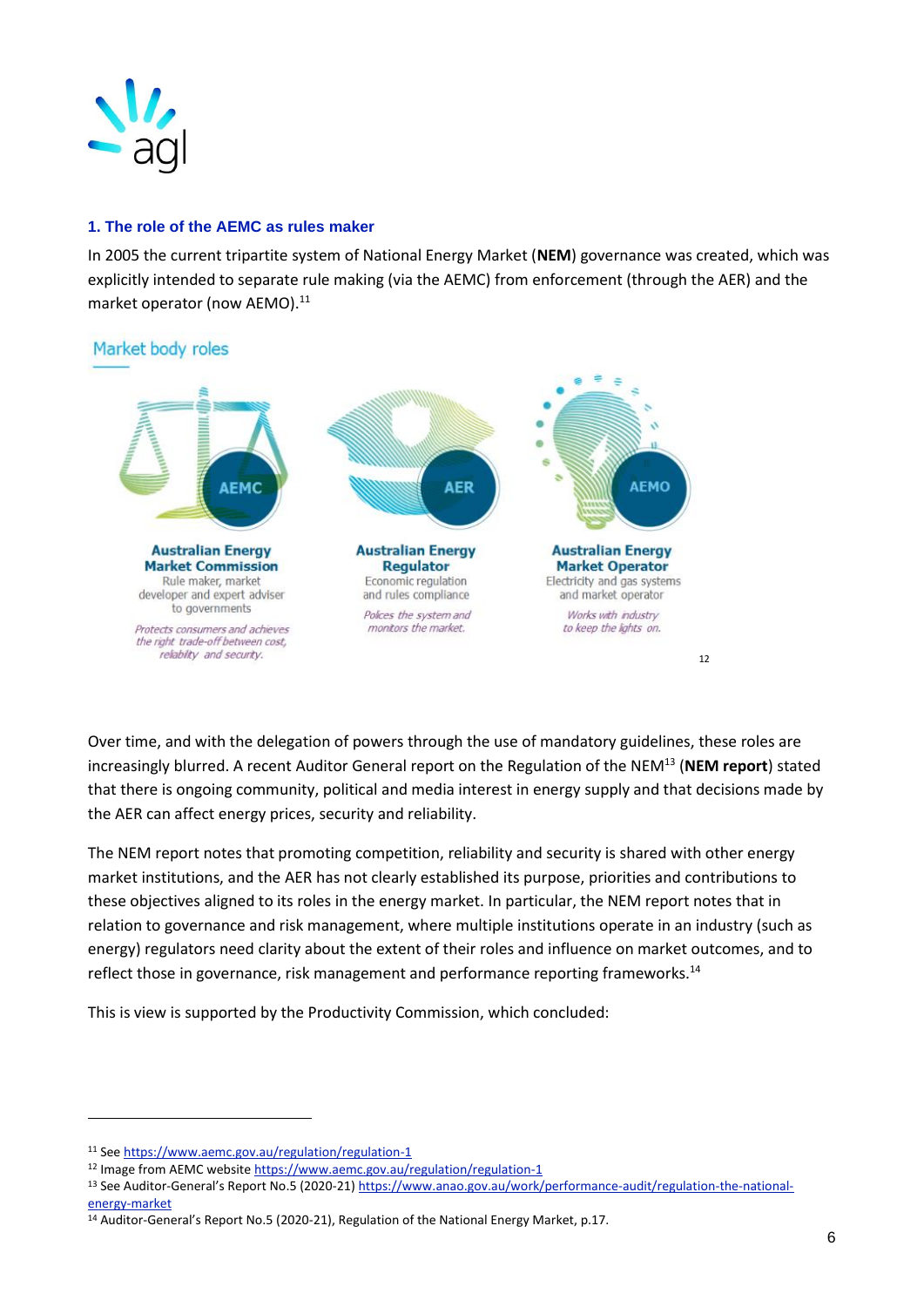

*The fundamental objective of the National Electricity Market (NEM) — the need for efficient investment in, and operation of, electricity networks in the long-term interests of consumers — has been frustrated by flaws in its (ever more) complex regulatory and institutional arrangements*. 15

The Energy Security Board (ESB) noted that there are overlapping functions of government and regulatory bodies which is creating burdensome reporting obligations on market participants.<sup>16</sup>

It is AGL's position that the role of the AER as well as other market bodies require greater clarity and limitation to reduce duplication and inefficiencies. These views are consistent with a range of other reviews, such as the final report of the Review of Governance Arrangements for Australian Energy Markets<sup>17</sup> which found that there was a strategic policy deficit, which led to diminished clarity and focus in roles, fragmentation and a diminished sense of common purpose.

The AEMC was clearly established first and foremost to be the rule maker and to protect consumers and any additional research or evidence that is required should be obtained and considered firstly by the AEMC. As we note above, we believe ample information has been provided to the AEMC to allow for billing principles to be applied directly on to retailers through amendments to the NERR.

The draft determination does not appear to consider implementing billing principles that are outcomes focused, despite this being the proposed direction under the 2020 Retail Energy Competition Review. We note that the AEMC states that requirements for billing and notices should keep pace with technology changes, and that this is most likely achieved through a principles-based approach to regulation.<sup>18</sup> The AEMC also noted that:

*The requirements under the rules are prescriptive in nature, outlining specific elements that a bill requires, rather than specifying what the rule seeks with each requirement... The Commission considers that the bill contents provisions would benefit consumers more through adopting more principles-based regulation so that billing methods could respond to more diverse consumer preferences as they emerge".<sup>19</sup>*

We do not believe that principles for AER guidelines that impose prescription are the best way to give effect to the AEMC's principles-based approach to regulation. Further, we request that the AEMC in the final determination provide further analysis and commentary as to why the previous position on a principles-based approach is no longer relevant or appropriate.

## **Case study – UK approach to billing principles**

Submissions to the AEMC's initial consultation for the billing simplification rule change raised the UK example of a principles-based approach to billing simplification. The

<sup>&</sup>lt;sup>15</sup> Productivity Commission, Electricity Network Regulatory Frameworks, Report No 62 (2013), p.4

<sup>&</sup>lt;sup>16</sup> See ESB Data Strategy[: http://www.coagenergycouncil.gov.au/publications/energy-security-board-data-strategy-submissions](http://www.coagenergycouncil.gov.au/publications/energy-security-board-data-strategy-submissions-consultation-paper-published)[consultation-paper-published](http://www.coagenergycouncil.gov.au/publications/energy-security-board-data-strategy-submissions-consultation-paper-published)

<sup>17</sup> Review of Governance Arrangements for Australian Energy Markets (Vertigan report) October 2015.

<sup>18</sup> [AEMC Final Report 2020 Retail Energy Competition Review,](mailto:https://www.aemc.gov.au/sites/default/files/documents/2020_retail_energy_competition_review_-_final_report.pdf) p.44

<sup>19</sup> Ibid, p.226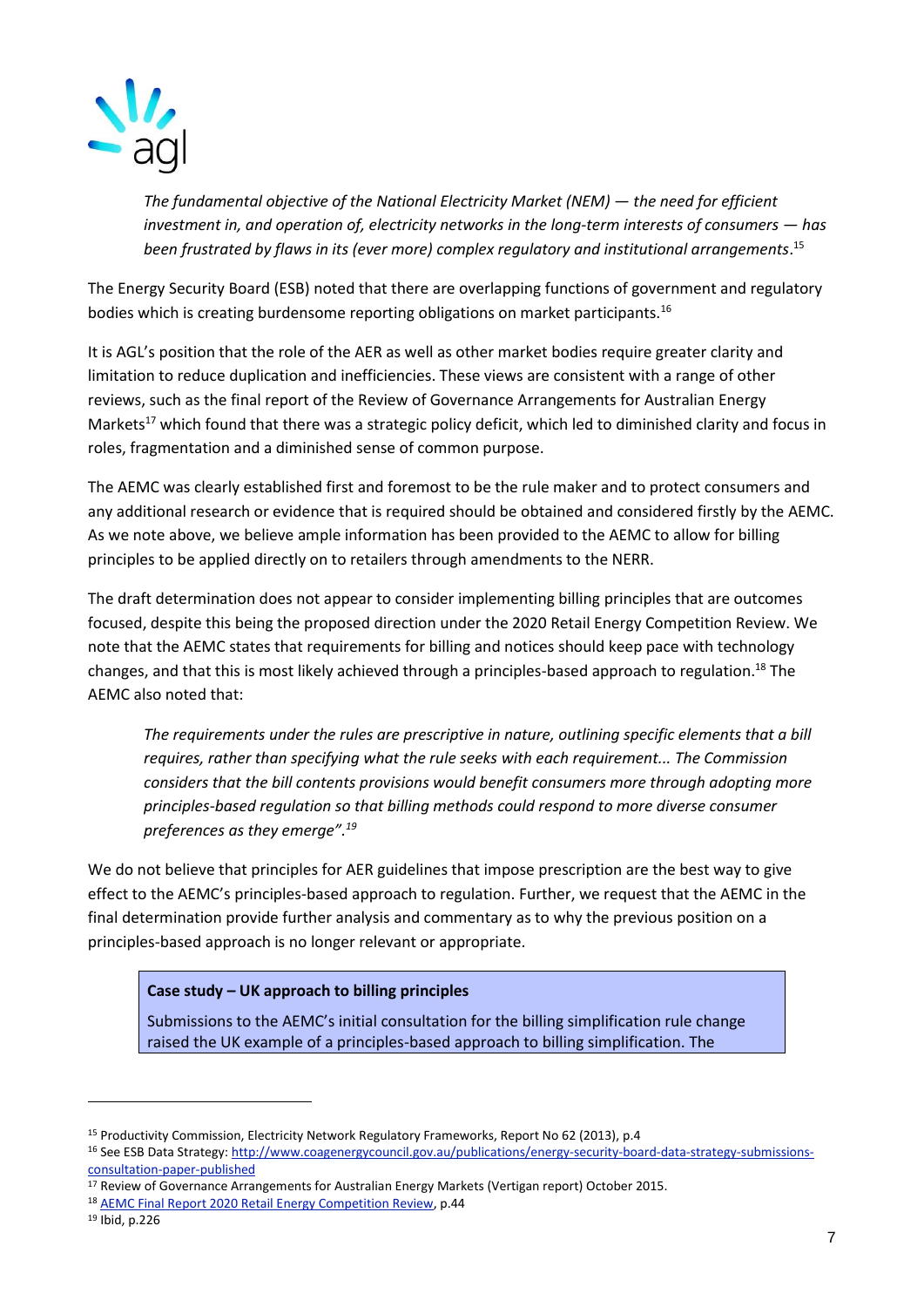

extensive work and consultation by OFGEM can be used by the AEMC as a basis for assessing alternative approaches in Australia that do not require a mandatory guideline.

In particular, OFGEM noted that for relevant billing information, it is essential for consumers to know how much they have paid, or will need to pay for their energy so that they can manage their costs and consumption, and budget effectively.<sup>20</sup>

OFGEM also stating "In the spirit of enabling shorter, more engaging communications we are not requiring suppliers to include all Relevant Billing Information on all communications – the focus again should be on the outcome that is being delivered by the total package of information consumers receive."

A proper assessment of the UK experience is appropriate in these circumstances.

## **2. Broader guideline obligations**

The AEMC draft rule include a requirement for the AER to consider a range of matters, including costs to retailers. While we welcome the AEMC's inclusion of considerations for AER guidelines, we do not believe that applying such a rule to a single guideline is the most appropriate way forward.

Increasingly more obligations are being placed on retailers through the development and amendment of AER guidelines under both the National Energy Retail Law (NERL) and the NERR.<sup>21</sup> As noted above, this is blurring the lines between rules maker and rules enforcer. The AEMC has proposed that in addition to introducing objectives the AER are bound by, there should also be considerations (such as costs to industry) that must also be taken into account when developing and updating the billing guideline. While this is the right intention, applying this into individual guidelines is neither efficient nor promoting consistency of practice.

At present, the obligations on the AER for creating guidelines are significantly high level and do no relate to tests that the AER must apply or what outcome the AER should seek in making and amending guidelines. There is no obligation for broader economic considerations, impacts to investment, competition, or the market or how these balance with any proposed benefits to be delivered to consumers. There is no requirement to ensure the effectiveness of the guidelines or to undertake any review.

Given the growth of guidelines and their proposed scope, it is appropriate to now ensure that the AER formalise their consultation processes and relevant tests applied to ensure that the market experiences consistent, measurable and proportionate regulatory obligations imposed through such guidelines.

Notwithstanding the above, AGL believes the best outcome for energy consumers and industry participants is that the AEMC first consider whether to insert a billing objective and principles through amendments to

<sup>&</sup>lt;sup>20</sup> See OFGEM website for more information: [https://www.ofgem.gov.uk/system/files/docs/2018/09/statutory\\_consultation\\_-](https://www.ofgem.gov.uk/system/files/docs/2018/09/statutory_consultation_-_domestic_supplier-customer_communications_rulebook_reforms.pdf%20p.44) [\\_domestic\\_supplier-customer\\_communications\\_rulebook\\_reforms.pdf p.44](https://www.ofgem.gov.uk/system/files/docs/2018/09/statutory_consultation_-_domestic_supplier-customer_communications_rulebook_reforms.pdf%20p.44)

<sup>&</sup>lt;sup>21</sup> See, Benefit Change Notice Guidelines (NERR, 48B), Retail Pricing Information Guideline (NERL, s61), Compliance and Reporting Guideline (NERL, s281), Performance Reporting Guideline (NERL, s286), Hardship Guidelines (NERR, 75A), Retailer of Last Resort (**ROLR)** Guideline (NERL, Division 4). For example, th[e Benefit Change Notice Guideline](https://www.aer.gov.au/system/files/AER%20Benefit%20Change%20Notice%20Guidelines%20-%20June%202018_0.pdf) is highly prescrpitve, specifying the infomration that must be provided, how the information should be presented including the creation of zones and specific headline statements.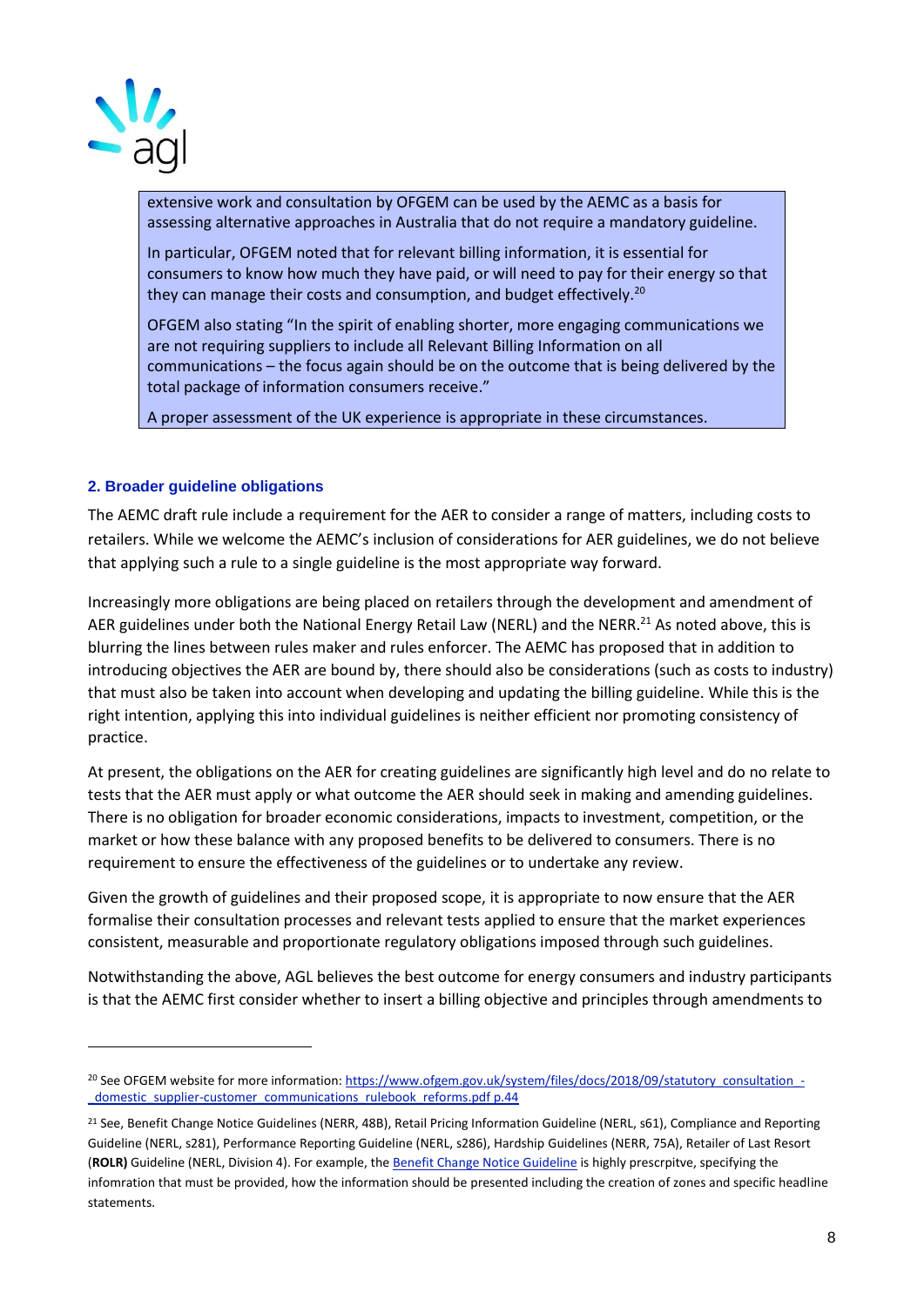

the NERR. This will ensure clarity of market bodies and remove any perceived conflict for the AER as a rule maker through Guidelines and enforcement of those Guidelines. Further, introducing a billing objective and principles in the NERR also provides scope for the AER to work with their Consumer Advisory Panel and Industry and issue general industry guidance on meeting the NERR billing objective and principles.

We intend to submit a rule change to the AEMC proposing amendments to rule 173 to provide greater rigour and process into AER consultation processes. This would replace the need for the proposed drafting of 25(4) and would provide consistency across all AER guideline changes.

# **Matters relating to the specific drafting proposed by the AEMC**

It is our position that a guideline will not deliver the best outcomes under the NERO. In particular we note several issues that the AEMC has not considered in the draft decision and support our position, namely:

- 1. The AEMC drafting does not limit the AER powers by providing a clear billing purpose (e.g. to inform a customer how much, when to pay and how to access more information).
- 2. The proposed billing principles covers 90% of what is already on a customer bill and provisions currently under NERR 25(1)
- 3. Are so broad as to risk going beyond current obligations and expose retailers to more costs and consumers potentially more information (thereby not simplifying bills).

| (1) The AER must, in accordance with the retail<br>consultation procedure, make guidelines<br>(billing guidelines) in relation to how retailers<br>prepare and issue bills to small customers. |                                              | In relation to how retailers issue bills could also impact<br>bill summaries (see previous information provided by<br>AGL regarding our e-bill design.                                                                                                                                                                                                                                                                                                                        |  |  |
|------------------------------------------------------------------------------------------------------------------------------------------------------------------------------------------------|----------------------------------------------|-------------------------------------------------------------------------------------------------------------------------------------------------------------------------------------------------------------------------------------------------------------------------------------------------------------------------------------------------------------------------------------------------------------------------------------------------------------------------------|--|--|
|                                                                                                                                                                                                |                                              | The following covers most of the current 25(1) and<br>therefore could result in a complete restructure of<br>current bills.                                                                                                                                                                                                                                                                                                                                                   |  |  |
| (2) The objectives of the billing guidelines are to enable small customers to easily understand:                                                                                               |                                              |                                                                                                                                                                                                                                                                                                                                                                                                                                                                               |  |  |
| (a) payment amounts, dates and<br>methods for their bill;                                                                                                                                      | 25(1)(d)<br>25(1)(e)<br>25(1)(f)<br>25(1)(r) | "Methods for their bill" could be interpreted as -<br>How the bill is delivered (e.g. email, mail, SMS,<br>summary with link), or<br>What type of form the bill must take e.g. mandating<br>bills must take a certain form e.g. paper, or<br>It could indicate frequency, e.g. monthly, quarterly,<br>or<br>Payment plans, bill smoothing (see information<br>regarding payment method under s32(3) of the<br>NERR), or<br>Method for paying bill e.g. BPAY, direct debit etc |  |  |
|                                                                                                                                                                                                |                                              | Dates could mean -<br>Due date, or<br>Issue date, or<br>$\overline{\phantom{a}}$<br>both<br>The vagueness of this could result in very broad<br>guidelines or guidelines that do not cover the intent of<br>the rule as that is not clear.                                                                                                                                                                                                                                    |  |  |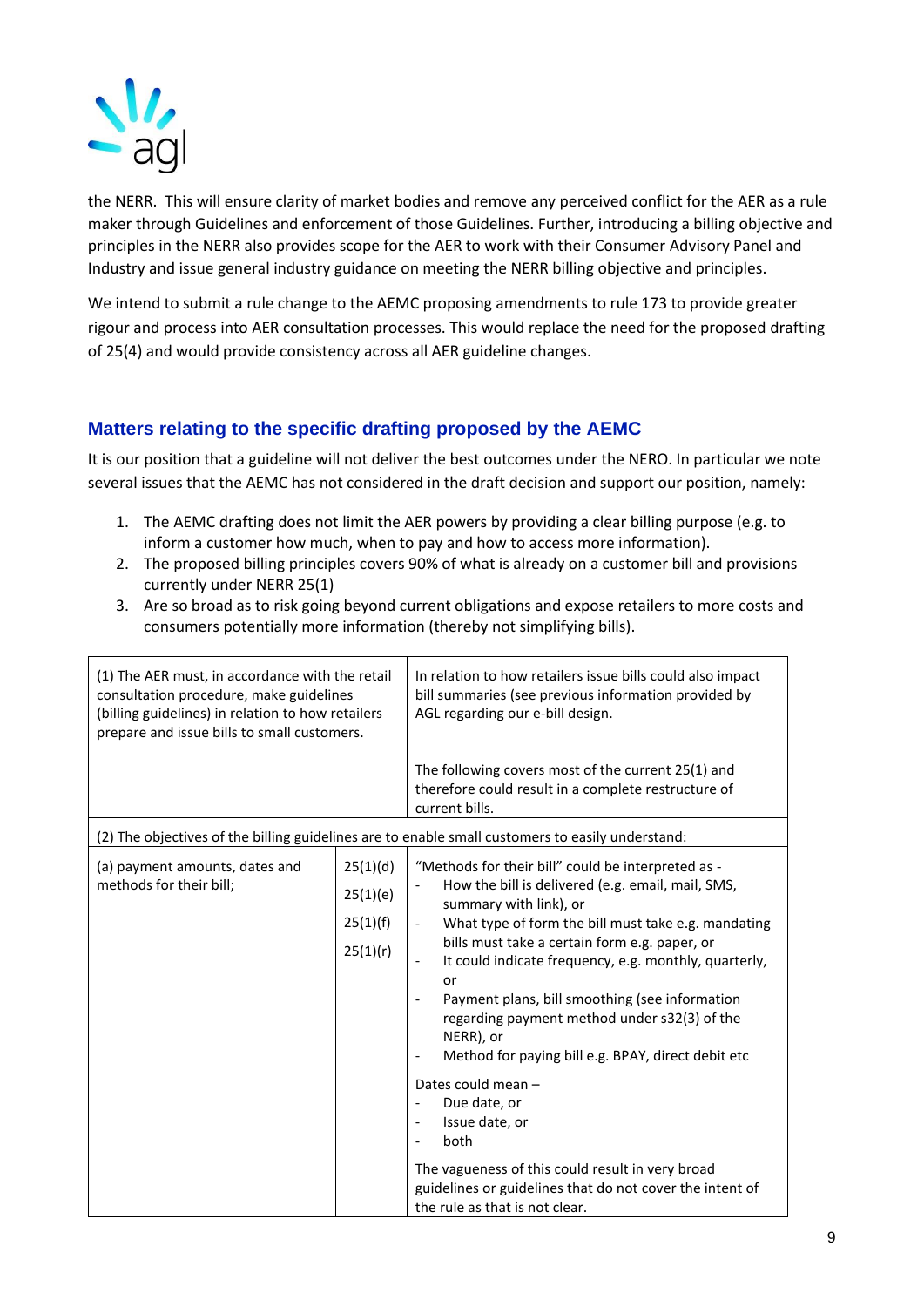

| (b) how their bill is calculated and<br>whether it conforms to their<br>customer retail contract                                                                                                                                                                                                                                                                 | 25(1)(g)<br>25(1)(h)<br>25(1)(i)<br>25(1)(j)<br>25(1)(p)<br>25(1)(q) | How the bill is calculated - could require retailers to<br>include an infographic of cost-stack (tailored or generic)<br>relating to wholesale, network and retail components.<br>While such a requirement would be subject to<br>consultation by the AER, we have concerns such an<br>approach would not be clear for consumers and may<br>result in more complaints, confusion and potentially<br>mislead customers (e.g. if it is a generic cost-stack, similar<br>to the bill benchmarking obligations).                                                                                                                                                                                                                                                                                                                                                                                                                                                                                                     |
|------------------------------------------------------------------------------------------------------------------------------------------------------------------------------------------------------------------------------------------------------------------------------------------------------------------------------------------------------------------|----------------------------------------------------------------------|------------------------------------------------------------------------------------------------------------------------------------------------------------------------------------------------------------------------------------------------------------------------------------------------------------------------------------------------------------------------------------------------------------------------------------------------------------------------------------------------------------------------------------------------------------------------------------------------------------------------------------------------------------------------------------------------------------------------------------------------------------------------------------------------------------------------------------------------------------------------------------------------------------------------------------------------------------------------------------------------------------------|
| (c) their energy consumption and<br>production, and related costs and<br>revenue, to assist with:<br>(i) using energy efficiently;<br>(ii) comparing their customer retail<br>contract with other energy offers<br>available to them;<br>(iii) considering options for energy<br>supply other than through the<br>interconnected national electricity<br>system; | 25(1)(k)<br>25(1)(1)<br>25(1)(n)                                     | This section is particularly concerning and appears<br>significantly broad.<br>Under c(i) the AER could make requirements for retailers<br>that may relate to providing generic energy usage tips<br>(such as a message about recommended air conditioning<br>levels) or tailored energy efficiency detail (such as a<br>version of AGL's Energy Insights tool).<br>Under c(ii) and combined with (b) the AER could require<br>an EnergyMadeEasy comparison table (as currently<br>prescribed under the End Benefit Guideline) as this<br>information relates to billing calculations (e.g. billing<br>period, usage amount etc).<br>Under c(ii) the AER could require "Best Offer" message<br>(note further comments on best offer below).<br>Under c(iii) the AER may have the scope to require<br>retailers to promote solar and/or batteries or plans such<br>as AGL's Virtual Power Plant (VPP), which could result in<br>a conflict for marketing to customers who have not<br>provided marketing consent. |
| D) how to dispute or raise a query in<br>relation to their bill                                                                                                                                                                                                                                                                                                  | 25(1)(t)<br>25(1)(u)                                                 | May require detailed steps to be present on bill                                                                                                                                                                                                                                                                                                                                                                                                                                                                                                                                                                                                                                                                                                                                                                                                                                                                                                                                                                 |
| E) how to access interpreter<br>services and seek financial<br>assistance                                                                                                                                                                                                                                                                                        | 25(1)(s)<br>25(1)(w)                                                 | May require detailed steps to be present on bill                                                                                                                                                                                                                                                                                                                                                                                                                                                                                                                                                                                                                                                                                                                                                                                                                                                                                                                                                                 |

In fact, very few of the obligations are not currently covered by the proposed objectives, we note that:

- 25(1)(a)-(c) would likely continue to appear on a customer's bill as it is information to help identify the customer.
- 25(m) estimated billing requirements is covered under self-service meter read obligations
- 25(o) obligations are under Part 11 of the NERR
- 25(v) fault enquiries and emergencies is important information for consumers to continue to receive but there are a range of ways for consumers to access this information.

As we note above, the AER has shown through other mandatory guidelines increased prescription on retailers. The AEMC consultation process has also highlighted that different stakeholders value different elements of current 25(1), so there is little comfort for industry under the draft determination that obligations across any of the existing matters will not be changed and placed upon retailers.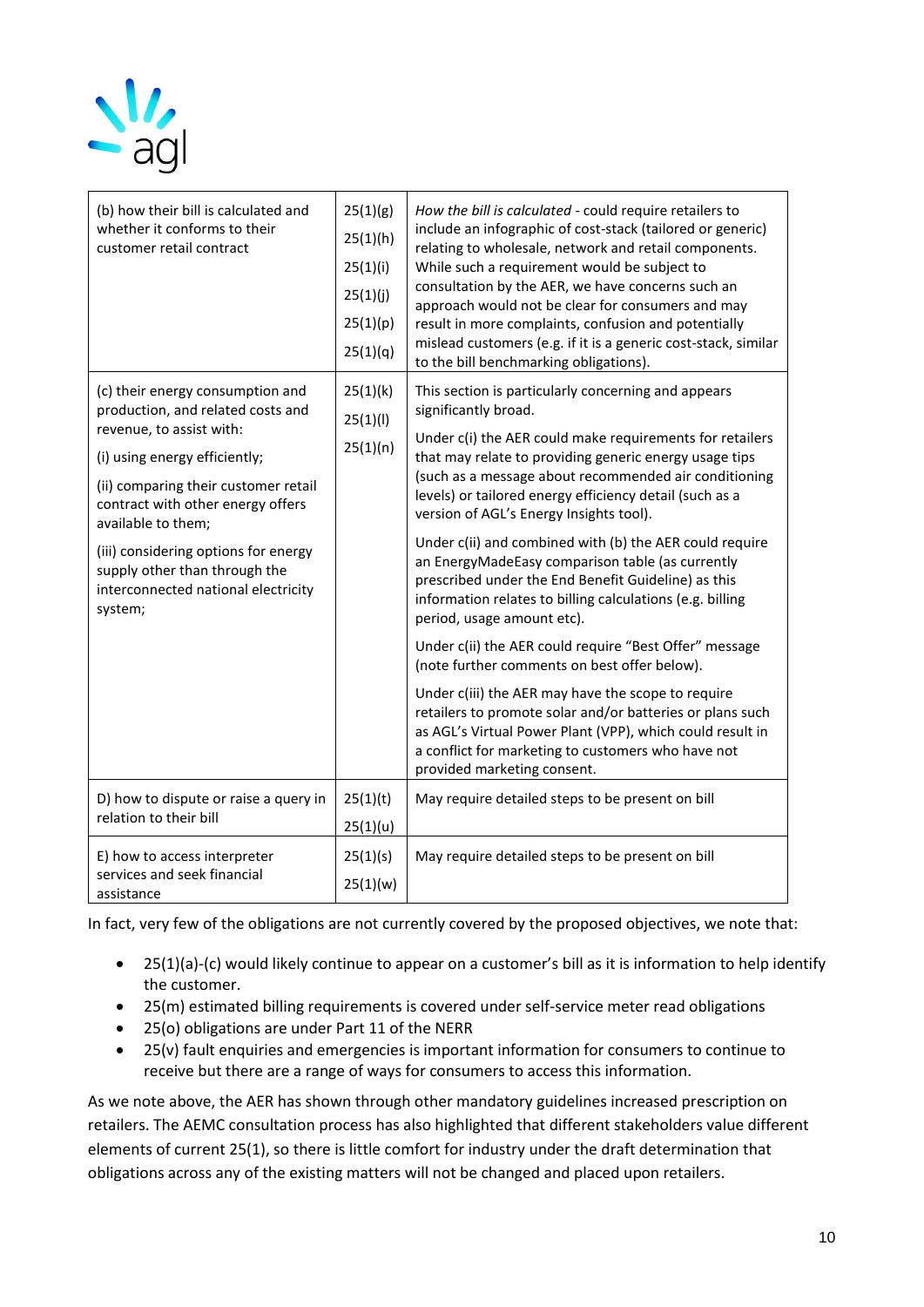

Not only do these examples vary substantially in terms of complexity and cost, they also risk creating further complexity and length for consumer bills. Further, if retailers are required to restructure 50% of the bills based on new AER guideline requirements, they would then need to invest in FX, display, prototypes, customer testing etc for the remainder of the bill.

# **Times and costs**

The above demonstrates the serious need for an appropriate assessment by the AEMC of the costs and benefits of the proposed draft decision to introduce a power for the AER to issue a billing guideline. AGL believes best practice assessment is for the AEMC to consider costs and lead times based on three possible scenarios being, small-moderate/medium/extreme changes compared to existing arrangements. To assist the AEMC with this assessment, we discuss both implementation and costs further below.

#### **Implementation timeframe**

The draft determination proposed a 12-month period of developing the AER billing guideline, yet only a 3 month period for retailer to implement.

It is impossible to say how long would be required to implement any changes as it is totally unknown what changes the AER will require from a guideline, especially when the proposed principles provide such a wide scope but we note that no less than 6 months should be provided for small-moderate changes. 12 months should be allowed, at a minimum, for implementation. In particular, we note that the recent changes to the National Energy Retail Regulations for strong penalties will mean that a breach of 25(1) and 25(2) of the NERR will result in up to \$170,000, plus \$14,400 per day for continuing breaches. If retailers are not provided appropriate time to make changes, retailers may not be able to be compliant in time and face significant fines.<sup>22</sup>

We also encourage the AEMC to be cognisant of ongoing regulatory change pressures faced by the energy industry, including five-minute settlements, faster transfers, and the Consumer Data Right.

**Confidential information has been omitted for the purposes of section 24 of the Australian Energy Market Commission Establishment Act 2004 (SA) and sections 223 and 268 of the National Energy Retail Law**

<sup>22</sup> <https://www.legislation.sa.gov.au/LZ/C/R/NATIONAL%20ENERGY%20RETAIL%20REGULATIONS/CURRENT/2012.169.AUTH.PDF>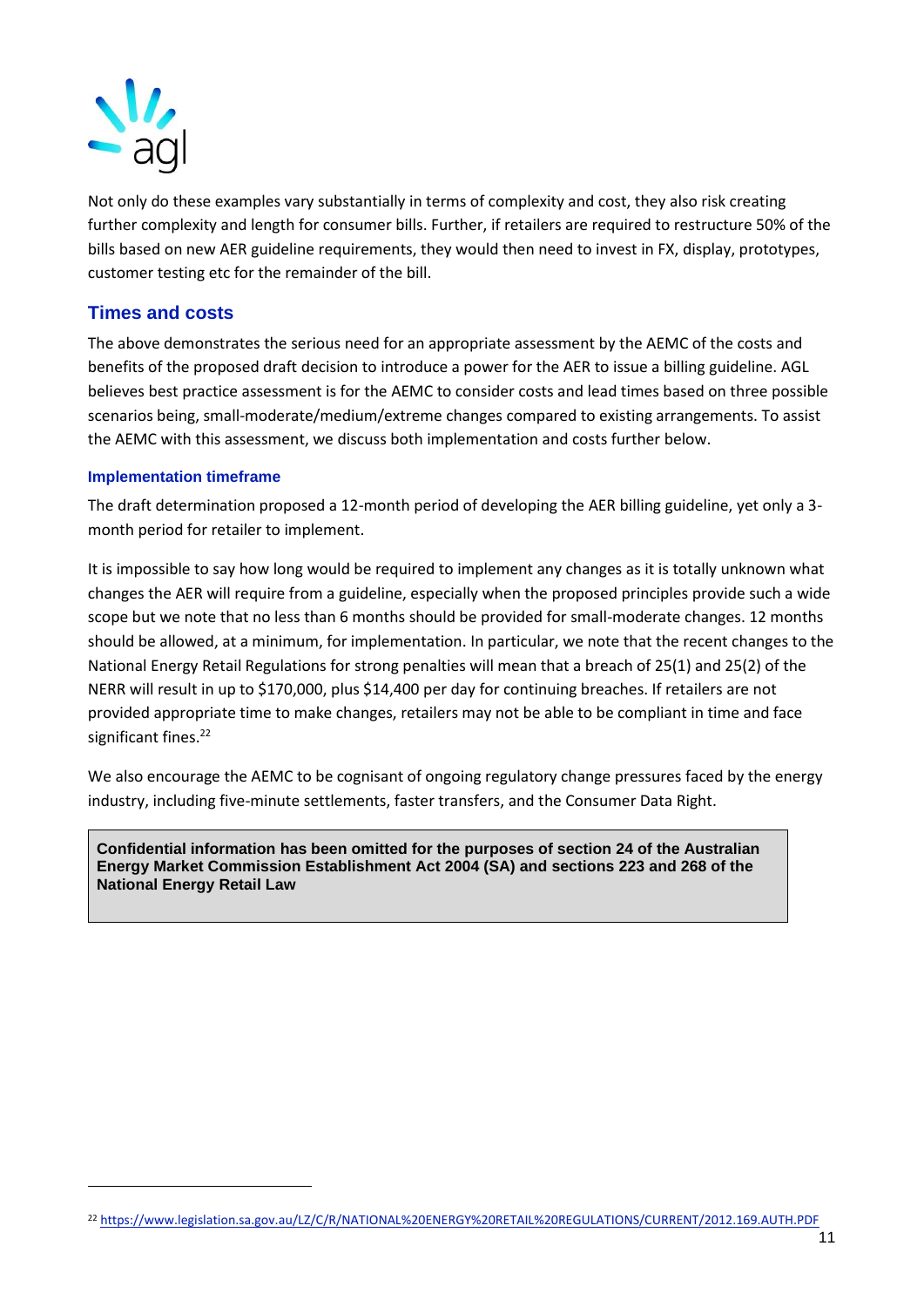

**Confidential information has been omitted for the purposes of section 24 of the Australian Energy Market Commission Establishment Act 2004 (SA) and sections 223 and 268 of the National Energy Retail Law**

As we continue to raise with policy/rule-makers, retailers cannot begin planning and building until a final decision is issued, noting that as part of a truly consultative process the nature and scope of requirements can change substantially between draft and final decisions.

While retailers can have an idea of the general policy direction, the actual detail and specific requirements cannot be scoped until the final is issued. The AEMC must take this into consideration when determining an appropriate timeframe.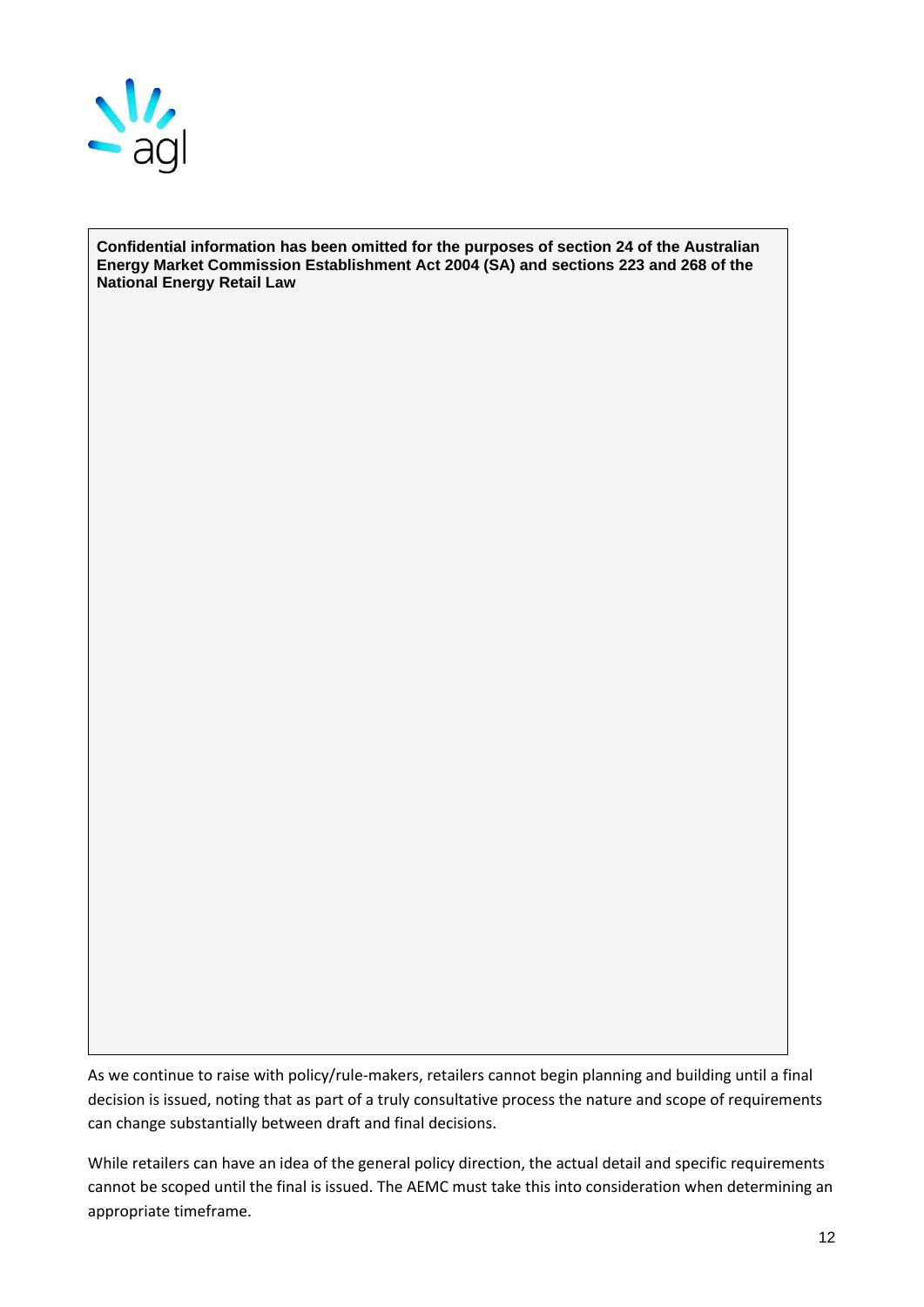

We note however, if the AEMC implement our recommended rule change for placing the billing principles directly on to retailers, the commencement date could be effective within a 4-month period (to allow for RPIG language adjustments), as current bills would be considered compliant with the proposed billing principles. We note that a 4-month implementation period is only achievable if current bills were still classified as compliant with only current RPIG language obligations required in this period. Any deviation from current RPIG language requirements (e.g. changes to RPIG, or additional language requirements outside of RPIG) may have additional impacts to a range of other AGL communications and processes that must be considered and factored into a reasonable implementation period.

#### **Costs**

The draft determination represents the potential for significant risks and costs for retailers and may result in requiring retailers to operate two separate billing systems based on jurisdictional differences for Victoria and NECF. There are a range of costs that should be taken into consideration by the AEMC, including:

- 1) System and process investments for potential restructure of bill. **Confidential information has been omitted for the purposes of section 24 of the Australian Energy Market Commission Establishment Act 2004 (SA) and sections 223 and 268 of the National Energy Retail Law**.
- 2) Management of display and communication requirements for any elements of the bill not prescribed under the AER guideline (for example, current NERR provisions 25(1)(a)-(c) or information about self-service meter reads etc).
- 3) Ongoing costs related to iterative amendments to the guideline requiring continuous investment in resources and system changes (noting there is no limit on how frequently the AER can make amendments to guidelines).
- 4) Risks to current and future investments, such as AGL's e-bill (for which we provided extensive information to the AEMC on). We note that **Confidential information has been omitted for the purposes of section 24 of the Australian Energy Market Commission Establishment Act 2004 (SA) and sections 223 and 268 of the National Energy Retail Law**
- 5) Costs for differences in jurisdictional obligations. For example, retailers are currently required to include a "Best Offer" message in Victoria, as well as a similar obligation under the NSW Social Code for concession customers. There is also the South East QLD pledge for vulnerable QLD customers that requires those retailers who have voluntarily signed the Pledge to take steps to encourage and assist customers to access more competitive offers.
- 6) The cost of an additional page for postal bills (e.g. if substantial additional information is required and pushes the bill over 2 pages).
- 7) Other associated costs, such as impacts to website amendments (e.g. current bill explainers will need to be redeveloped, tested and deployed), training development and new scripting for customer service agents to manage any customer queries/complaints regarding the new billing structure/content etc.

The risk in not fully assessing these types of costs is that retailers are required to implement untested regulatory obligations that may result in no demonstratable benefit for the customer and may only cause greater confusion (high cost, high risk, customer detriment). For example, the Victorian 'best offer' message which is required on customer bills is yet to be reviewed by the Essential Services Commission Victoria as to whether it is effective in delivering better consumer outcomes. We note that submissions to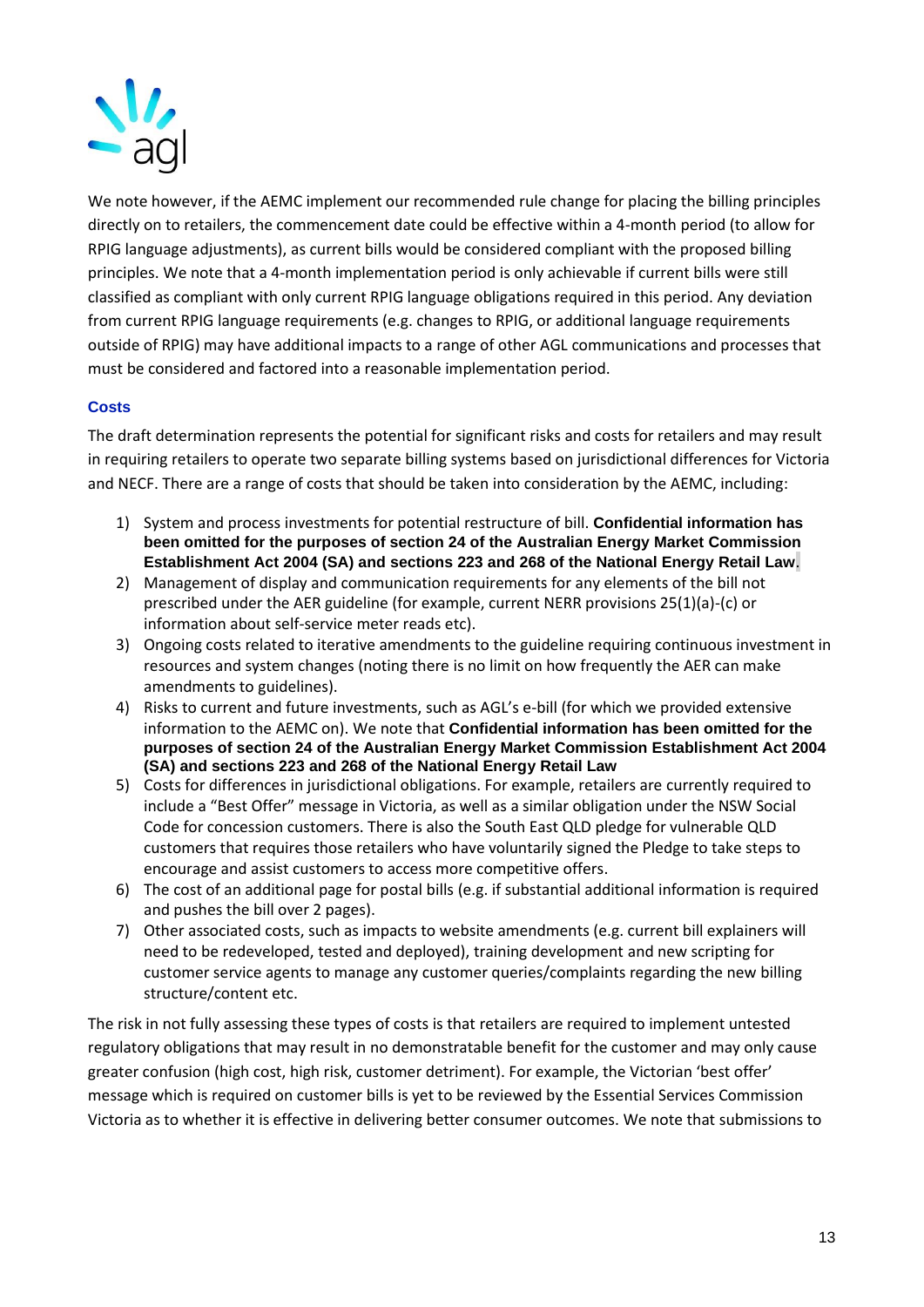

the AEMC's draft determination, including those by Ombudsman, that it has increased customer confusion and distrust of their energy retailers.<sup>23</sup>

For the avoidance of doubt, we wish to emphasise that 'best offer' messages are not just a matter of costs for retailers, they can also create complexities for systems development and management. For example:

- Differences in jurisdictional requirements create compliance, management and system complexities. Requiring a different calculation, wording requirements etc, may only lead to further customer confusion, and unnecessary complicate retailer processes.
- If collective/aggregated bills and some multisite (mls) customers are incorporated due to their usage levels, the requirements for 'small customers' may not be suited. This creates complexities with builds, requiring bespoke/manual solutions (as it may remove a mls customer from a parent contract). All these matters must be taken into consideration when developing the relevant rules.

**Confidential information has been omitted for the purposes of section 24 of the Australian Energy Market Commission Establishment Act 2004 (SA) and sections 223 and 268 of the National Energy Retail Law**

<sup>&</sup>lt;sup>23</sup> See AEMC DD p.23, reference Joint Submission EWON, EWOV, EWOSA, EWOQ, p. 7.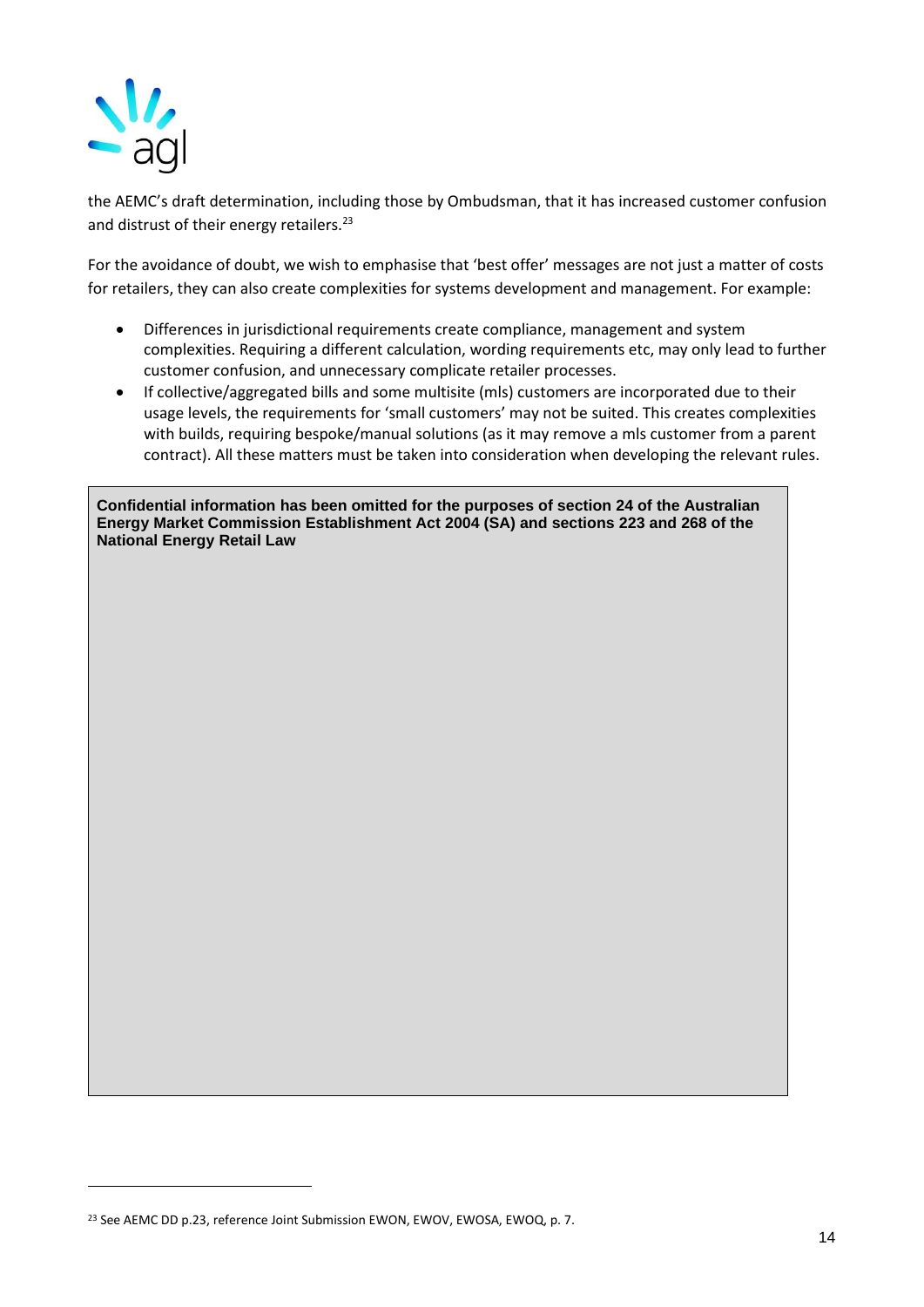

# **Different approaches for the rule change**

For all of the proposals below, we recommend that elements in subclause (4) be applied to all guidelines in a consistent and effective way to establish clear governance obligations on the AER, as we raise above regarding a rule change for AER guideline consultation obligations.

## **Preferred rule change – NERR obligations on retailers**

To assist the AEMC analysis, we propose an alternative approach that represents a minimum floor while still truly representing an opportunity for innovation and better consumer outcomes. The assumption should not be one of distrust of retailers to do the right thing, retailers have a range of reasons to want to deliver clear and effective bills to customers, including ensuring consumers know how much and when to pay for energy they have used and retailers have already incurred costs in sourcing and delivering the energy.

We encourage the AEMC to introduce the billing principles directly into the NERR replacing section 25. If the AEMC introduces an objective in to the NERR to support the billing principles, retailers will be able to continue to innovate and create a positive consumer experience while ensuring consistency in line with billing expectations.

In addition to the above:

- The AEMC could introduce a 24-month review process to determine the effectiveness of these changes.
- The rule change could include a reference to the language requirements under RPIG.
- The AER could develop a guidance note on compliance with 25(1) and issue better practice information to help improve retailer communications.
- The AEMC should consider amendments to Part 11 of the NERR relating to bill benchmarking obligations. This information currently takes up 1/5 of bill front page real estate but as we have shown there are a portion of the community that are confused by the bill benchmarking information which can drive complaints and customer dissatisfaction.<sup>24</sup> These is no evidence of thorough consumer testing as to whether this is helping or hindering consumer comprehension of billing and usage, and we have previously raised our experience with customers experiencing confusion or concerns as a result of bill benchmarking.<sup>25</sup>

<sup>&</sup>lt;sup>24</sup> We refer the AEMC again to research from OFGEM regarding how customers review billing information. We note also a study in 2005 by Docucorp that found 60% of consumers do not regularly read their mortgage, pension or bank statements and that many noted that the potentially important information was lost in a surrounding mass of less-important information (see

[https://www.ofgem.gov.uk/ofgem-publications/39652/laweslanguagereport.pdf\)](https://www.ofgem.gov.uk/ofgem-publications/39652/laweslanguagereport.pdf). We therefore continue to encourage a review of whether the bill benchmarking obligations on bills remain fit for purpose.

<sup>&</sup>lt;sup>25</sup> See AGL submissio[n https://thehub.agl.com.au/articles/2020/02/agl-encourage-outcomes-focused-regulation-for-consumer](https://thehub.agl.com.au/articles/2020/02/agl-encourage-outcomes-focused-regulation-for-consumer-protections)[protections](https://thehub.agl.com.au/articles/2020/02/agl-encourage-outcomes-focused-regulation-for-consumer-protections)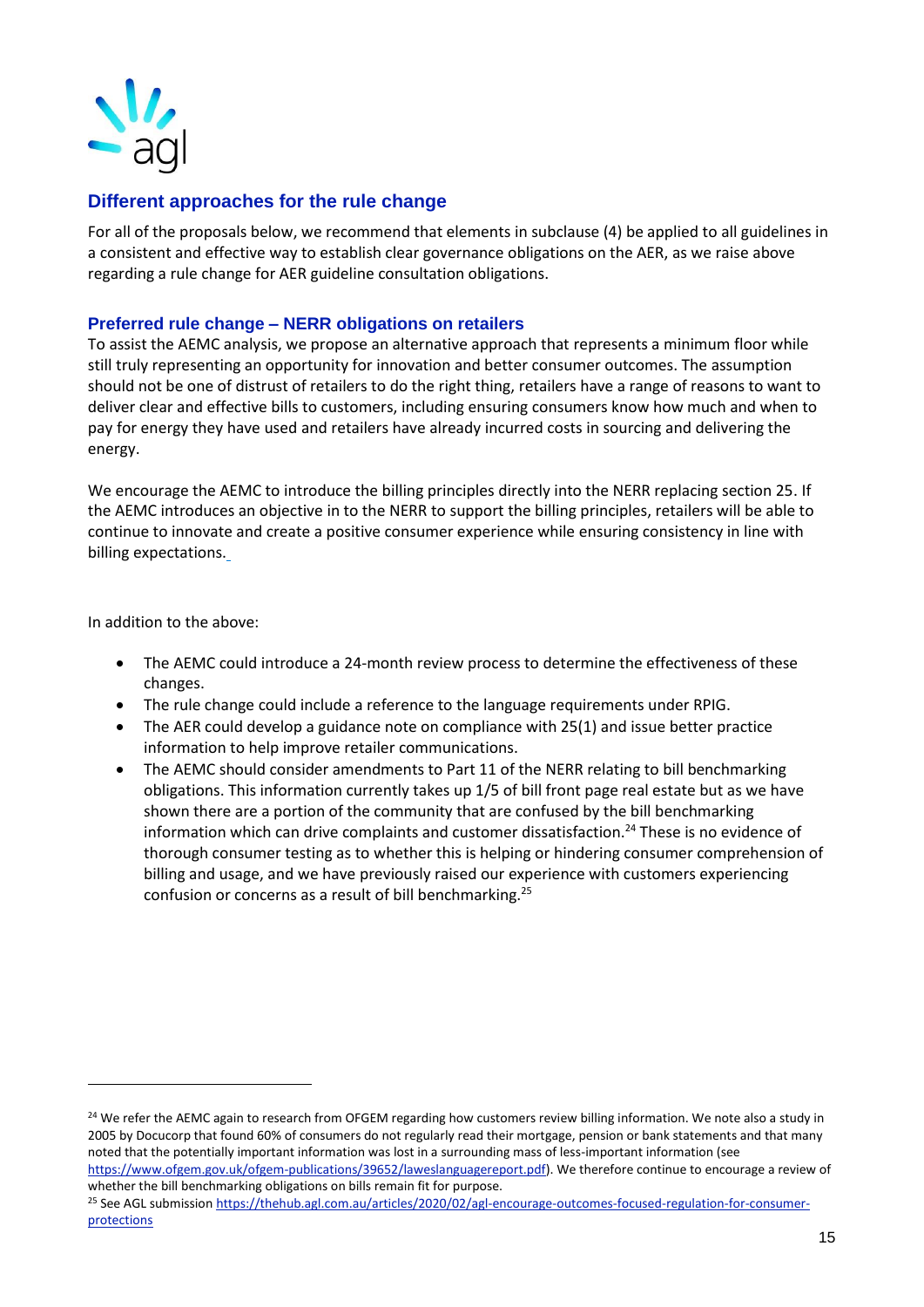

# **Alternative rule change – clearer restrictions on AER scope**

While we do not agree that a guideline is necessary, should the AEMC proceed with their draft determination direction we recommend 25A introduces a clear purpose of a customer bill that is tied to the AER objective (e.g. that the bill is intended to inform customers of payments, calculations and how to access additional information). For example:

- (1) The AER must, in accordance with the retail consultation procedure, make guidelines (billing guidelines) in relation to how retailers prepare and issue bills to small customers. The scope of the billing guidelines is limited by the purpose in 25A(2) and must seek to simplify energy bill information for small customers while allowing for continued retail market innovation.
- (2) The purpose of a small customer bill is to provide the customer with information about: (a) payment amount, issue and due dates and payment methods. (b) how the bill is calculated in relation to the tariffs and charges applicable to the customer retail contract (including related costs).

(c) How to access additional information related to the customers energy service, complaints, disputes, access interpreter services and other financial assistance.

(3) The AER may, from time to time, amend the billing guidelines in accordance with the retail consultation procedure.

## Or alternatively:

- (1) The AER must, in accordance with the retail consultation procedure, make guidelines (billing guidelines) in relation to how retailers prepare and issue bills to small customers.
- (2) The objectives of the billing guidelines are to enable small customers to easily understand:
	- (a) payment amounts, issue and due dates and payment methods for their bill;
	- (b) how their bill is calculated and the tariffs and charges applicable to the customer retail contract;
	- (c) their energy consumption and any applicable feed in tariffs to assist with:
		- (i) using energy efficiently;
		- (ii) comparing their customer retail contract with other energy offers available to them;
		- (iii) considering options for energy supply other than through the interconnected national electricity system;
	- (d) how to dispute or raise a query in relation to their bill;
	- (e) how to access interpreter services and seek financial assistance, (billing objectives).
- (3) The AER may, from time to time, amend the billing guidelines in accordance with the retail consultation procedure.

For both alternative drafting approaches, while awaiting a formal process for AGL's rule change request regarding AER consultation requirements, we recommend that subsection (4)(b) be amended as below:

> 25(4) (b)…. may take into account any other matters that the AER, in its reasonable opinion, gives effect to the billing objectives.

However, our expectation would be that should AGL's rule change request proceed, that it would replace the specific obligation under 25(4)(b).